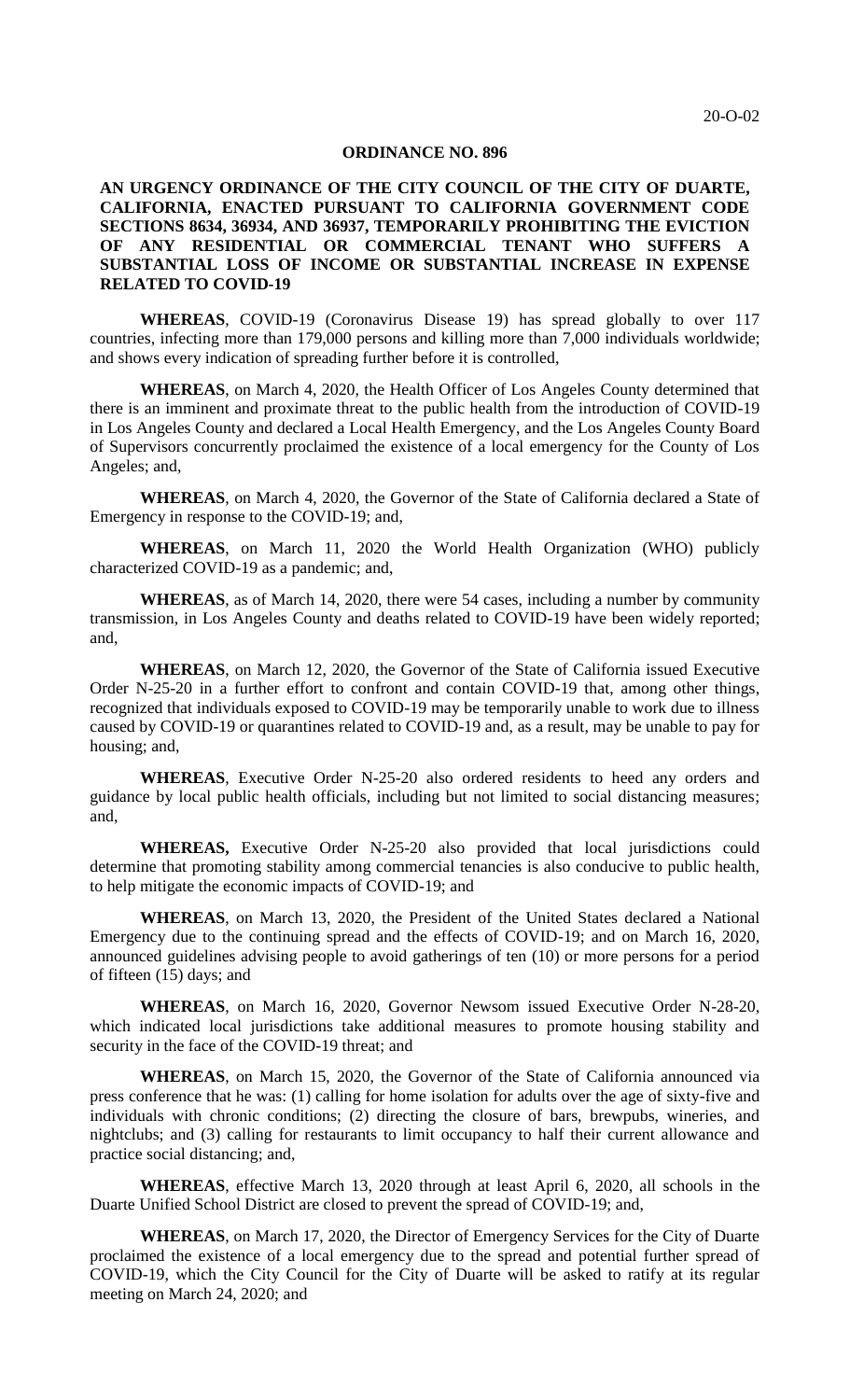**WHEREAS,** Executive Order N-28-20 suspends limitations on municipal regulation of residential and commercial evictions under such provisions of State law as Civil Code sections 1940 et seq., sections 1954.25 et seq., and Code of Civil Procedure sections 725a and 1161 et seq. relating to evictions arising out of nonpayment of rent or foreclosure arising out of substantial decrease in household or business income, including by reason of layoff or substantial decrease in the number of available working hours or substantial out-of-pocket medical expenses documented to be caused by the COVID-19 pandemic, or by any federal, state, or local government response to the COVID-19 pandemic; and

**WHEREAS**, the COVID-19-related social distancing measures imposed by federal, state, and municipal agencies (such as school and childcare closures, home isolation, quarantines, and the closure of many workplaces) have resulted and will continue to result in a substantial loss of income for many residents and businesses; and,

**WHEREAS**, independent of COVID-19, many cities in Los Angeles County, including the City of Duarte, are experiencing a humanitarian crisis of homelessness that would be exacerbated by the displacement of renters or the economic impacts of additional business relocations or closures that may be occasioned by commercial evictions, particularly those arising from businesses that have ceased operations in conformance public health orders; and,

**WHEREAS**, the potential displacement of residential renters during the COVID-19 pandemic is particularly problematic, as it eliminates the option of home isolation for the displaced renters and could contribute to the spread of the disease, particularly if the displaced renter was quarantined; and,

**WHEREAS**, pursuant to Government Code Section 8634, during a local emergency, the City Council may promulgate orders and regulations necessary to provide for the protection of life and property; and

**WHEREAS**, pursuant to Government Code Sections 36934 and 36937, a city may adopt an urgency ordinance for the immediate preservation of the public peace, health, or safety; and

**WHEREAS**, as set forth in more detail in the declaration of the facts constituting the urgency in Section 3 below, the threatened displacement of renters during the COVID-19 pandemic poses numerous threats to the public peace, health, or safety; and,

**WHEREAS**, the moratorium on COVID-19-related residential and commercial evictions would help renters stay stable if they lose income because they get sick, a family member gets sick, or their job or business is impacted by the economic damage COVID-19 is causing.

## **NOW, THEREFORE, THE CITY COUNCIL OF THE CITY OF DUARTE, CALIFORNIA, DOES HEREBY ORDAIN AS FOLLOWS:**

### **SECTION 1. Recitals**

The above recitals are true and correct and are incorporated herein.

#### **SECTION 2. Environmental Review**

The City Council finds and determines that the adoption of this Urgency Ordinance is exempt from the California Environmental Quality Act (CEQA) under State CEQA Guidelines Section  $15060(c)(2)$ , in that the adoption of this Ordinance will not result in a direct or reasonably foreseeable indirect physical change in the environment, and is further and independently exempt from the California Environmental Quality Act under State CEQA Guidelines Section 15061(b)(3), in that it can be seen with certainty there is no possibility the adoption of this Ordinance will have a significant effect on the environment.

### **SECTION 3. Declaration of Facts Constituting Urgency**

The adoption of this Urgency Ordinance is necessary to provide for the protection of life and property (as those terms are used in Government Code Section 8634) and necessary for the immediate preservation of the public peace, health, or safety (as those terms are used in Government Code Section 36937(b)) in at least the following respects:

A. Independent of COVID-19, the City of Duarte is experiencing a housing affordability crisis, which is driving homelessness and displacement of residents to an unprecedented scale.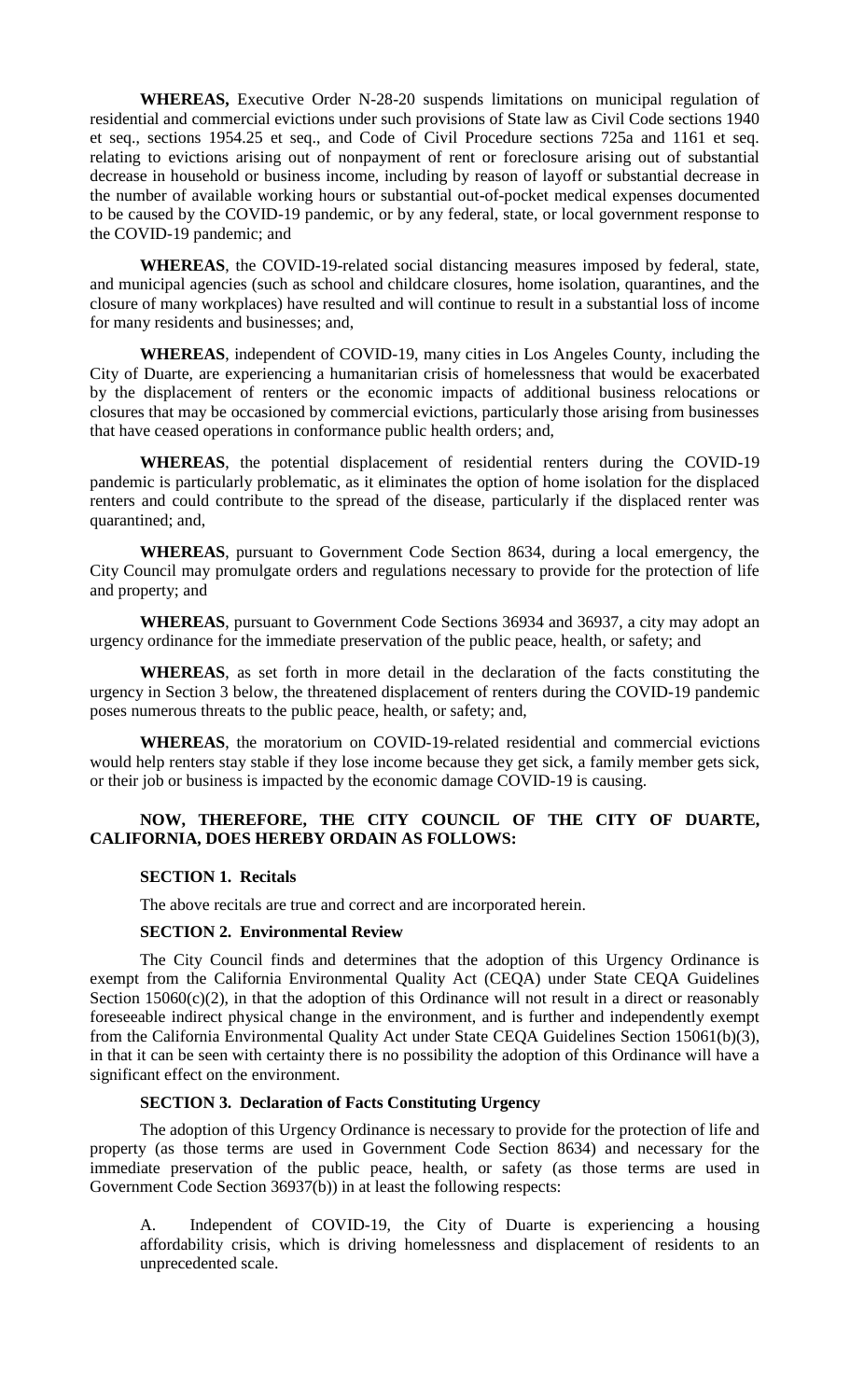B. When a household spends more than 30 percent of its income on housing costs (i.e., is "rent burdened"), it has less disposable income for other necessities such as health care. In the event of unexpected circumstances, such as loss of income or health problems, households with a burdensome housing cost are more likely to become homeless. 62% of renter-households in Duarte use more than 30% of their incomes to cover housing costs. Approximately 33% of renter-households spend more than 50 percent of their income on housing costs.

C. As the cost of housing in Southern California continues to rise, homelessness has become more prevalent. In the 2019 Greater Los Angeles Homeless Street Count, 29 homeless individuals were counted in Duarte.

D. The Greater Los Angeles Homeless Street Counts do not include individuals who live with relatives or friends, in nearby hotels, or in other transitional housing, so the actual number of homeless persons in the community may well be higher. During the 2019 - 2020 school year, the Duarte Unified School District reported there were 130 (as of March 2020) children that fit in the latter category.

E. One of the most effective ways to address the homeless crisis is to prevent individuals and families from becoming homeless in the first place. To that end, the City has programs to assist families and individuals threatened with homelessness. For example, the City employees a Homeless Outreach Coordinator to assist with connecting the homeless population to L.A. County's Coordinated Entry System. The Homeless Outreach Coordinator conducts outreach both on the street level and through office hours at the City's Public Safety Department location. If an individual or family is currently experiencing homelessness or is about to become homeless, this staff member can connect them to the proper channels for assistance. The City of Duarte also recently entered into a regional agreement with Union Station Homeless Services for additional homeless outreach supports and shelter space. Lastly, the City is working with the San Gabriel Valley Council of Governments to creating opportunities to provide landlord education/outreach and incentive programs, and potential master leasing programs to expand temporary emergency bed spaces.

F. Promotion of stability in commercial tenancies is important in the City of Duarte, given the number of small businesses in the community, and the need to preserve the existing commercial core of businesses, as a foundation not only for the City to recover quickly from losses of sales tax revenues expected to occur as a result of immediate shutdowns and curtailment of business activities in compliance with local, state, and federal health orders, but also for the ability to meet the need to attract new commercial tenants, in the Town Center Specific Plan area and elsewhere; and to minimize the job losses that might occur from displacement, relocation, or bankruptcies, businesses that might follow commercial evictions caused by socially responsible activities of commercial tenants in response to the COVID-19 crisis; which in turn would exacerbate the impacts of residential evictions and its contributing impact to homelessness.

G. For all of the reasons set forth in the recitals, COVID-19 has become a National, State, and local emergency that will result in a substantial loss of income or expense for many renters, including without limitation:

- a. Renters who are infected with COVID-19;
- b. Renters who are caregivers for someone infected with COVID-19;
- c. Renters who are quarantined due to contact with or suspected contact with an individual infected with COVID-19;
- d. Renters who are over the age of 65 and/or who have a chronic condition and are following the Governor's guidance to stay at home until the threat of exposure to COVID-19 has subsided;
- e. Renters who are without childcare as a result of school (or other childcare) closures;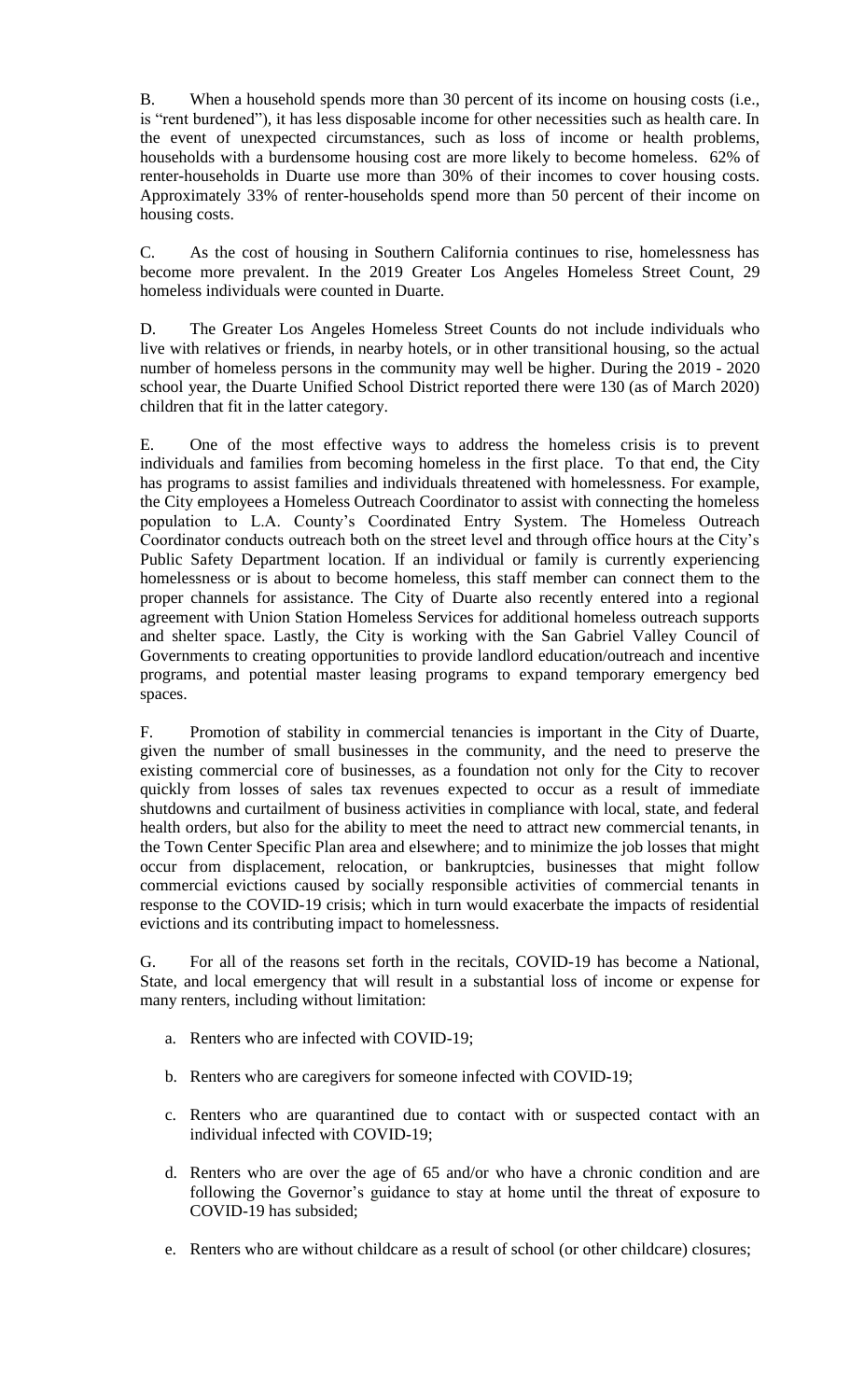- f. Renters whose workplaces have closed or reduced staffing in accordance with Federal and State orders and guidance to promote social distancing; and
- g. Commercial renters whose business activities have been curtailed, or stopped, by natural consequence of compliance with federal, state, and local mandates for "shelter in place," "safer at home," or similar COVID-19 response measures enacted to impose social distancing and elimination of gatherings to slow the infection rate, preserve the ability of medical and emergency response providers to respond to the crisis, and ultimately save lives.

H. Evicting renters who are temporarily unable to pay rent due to a COVID-19-related loss of income or expense poses an immediate threat to life, property, and the public peace, health, or safety, in that, it would displace some of Duarte's most vulnerable residents and businesses, and likely increase homelessness and/or the risk of COVID-19 transmission. Therefore, it is imperative that the City implement temporary strategies to keep people and businesses housed.

### **SECTION 4. Temporary Prohibition of Residential and Commercial Evictions Caused By Financial Impacts of COVID-19.**

- a) Prohibition. During the term of this moratorium, a residential or commercial tenant shall not be evicted for nonpayment of rent when the tenant can demonstrate that he, she, or they have suffered one or more financial impacts related to COVID-19.
- b) Definitions. As used herein, "financial impacts" means a substantial loss of household or business income due to workplace closure, loss of compensable hours of work or wages, layoffs, or extraordinary out-of-pocket medical expenses. A financial impact is "related to COVID-19" if it was caused by the COVID-19 pandemic, the President of the United States' Declaration of National Emergency, the Governor of the State of California's Declaration of State Emergency, the City of Duarte's Proclamation of Local Emergency, or compliance with public health orders related to COVID-19 from local, state, or federal authorities, including compliance with employer dictates or policies regarding shutdowns, limitations on gatherings or operations of businesses or groups, social distancing, self-isolation or selfquarantine, or like measures.
- c) Notice to Landlord. Tenants who wish to avail themselves of the protections afforded by this moratorium must first notify their landlords that they cannot pay rent due to a COVID-19-related financial impact. Within one week of providing this notice, tenants must provide documentation to their landlord(s) corroborating that they have suffered a COVID-19-related financial impact. A statement signed under penalty of perjury outlining the specific details of the COVID-19-related financial impact the tenant has suffered shall constitute sufficient corroborating documentation.
- d) Repayment of Unpaid Rent. This Urgency Ordinance imposes a moratorium on evictions — but is not, and should not be interpreted as a moratorium on the payment of rent, or any forgiveness of same. Tenants who avail themselves of the protections afforded by this moratorium shall remain responsible for ultimate payment of rent. Unless a landlord agrees to a longer repayment term, tenants shall have up to three (3) months after the City of Duarte proclaims the termination of the Local Emergency to repay any unpaid rent.

# **SECTION 5. Enforcement & Penalties.**

A landlord's failure to comply with this Urgency Ordinance shall render any notice of termination of tenancy issued during the term of this moratorium void. For notices of termination issued during the term of this moratorium, this Urgency Ordinance may be asserted as an affirmative defense in an unlawful detainer action. A landlord's failure to comply with this Urgency Ordinance does not constitute a criminal offense. All penalties that are set forth in State Law and the Duarte Municipal Code (including, without limitation, Chapters 1.12 and 1.14) shall apply to violations of the provisions of this Urgency Ordinance.